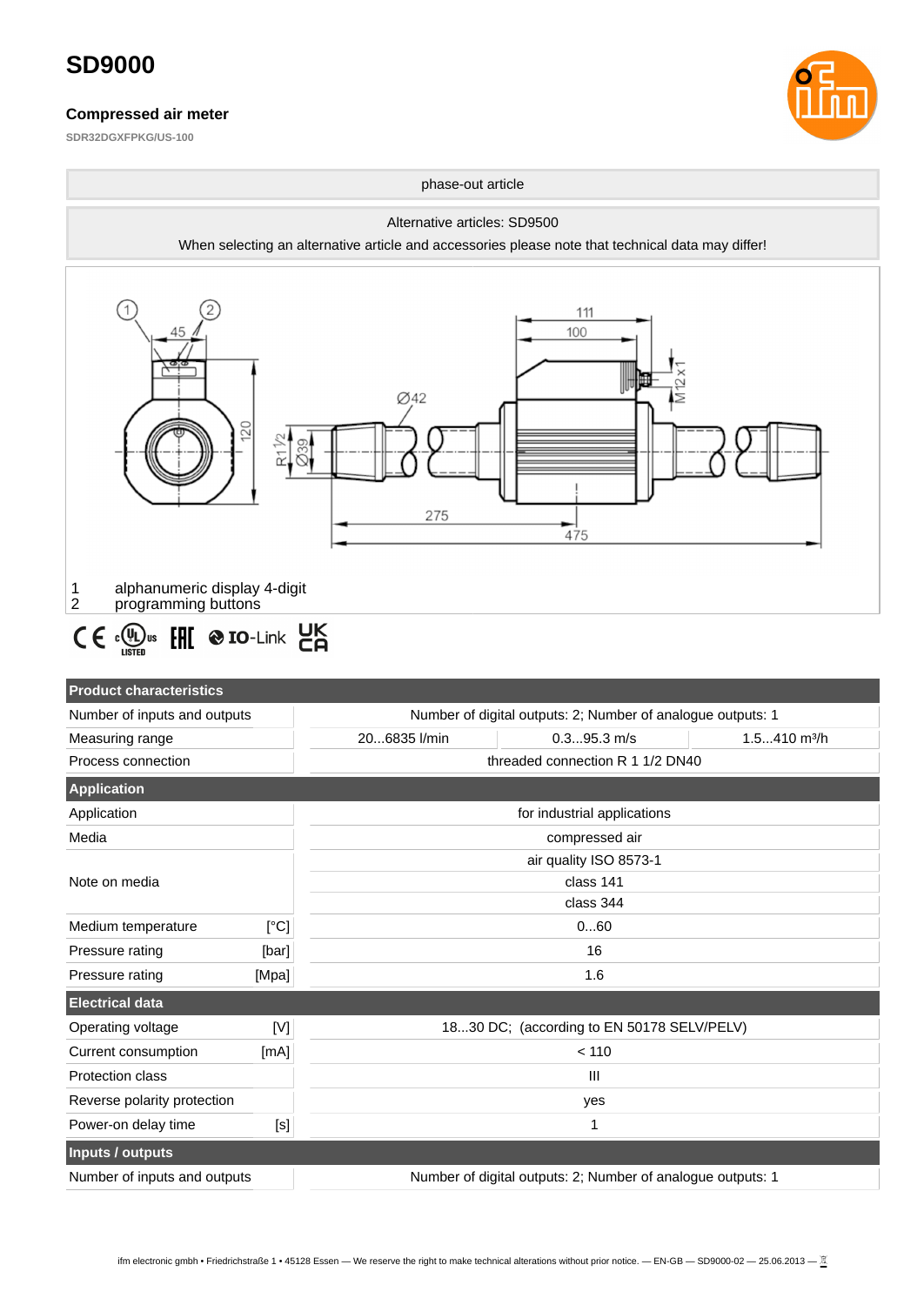### **Compressed air meter**

**SDR32DGXFPKG/US-100**



| <b>Outputs</b>                                     |                                                                                                                                                                                                          |                                                                                                                                                     |               |                          |  |  |
|----------------------------------------------------|----------------------------------------------------------------------------------------------------------------------------------------------------------------------------------------------------------|-----------------------------------------------------------------------------------------------------------------------------------------------------|---------------|--------------------------|--|--|
| Total number of outputs                            |                                                                                                                                                                                                          | 2                                                                                                                                                   |               |                          |  |  |
| Output signal                                      |                                                                                                                                                                                                          | switching signal; analogue signal; pulse signal; IO-Link; (configurable)                                                                            |               |                          |  |  |
| Electrical design                                  |                                                                                                                                                                                                          | <b>PNP</b>                                                                                                                                          |               |                          |  |  |
| Number of digital outputs                          |                                                                                                                                                                                                          | 2                                                                                                                                                   |               |                          |  |  |
| Output function                                    |                                                                                                                                                                                                          | normally open / normally closed; (parameterisable)                                                                                                  |               |                          |  |  |
| Max. voltage drop switching<br>output DC           | [V]                                                                                                                                                                                                      | $\overline{c}$                                                                                                                                      |               |                          |  |  |
| Permanent current rating of<br>switching output DC | [mA]                                                                                                                                                                                                     | 250; (per output)                                                                                                                                   |               |                          |  |  |
| Number of analogue outputs                         |                                                                                                                                                                                                          | $\mathbf{1}$                                                                                                                                        |               |                          |  |  |
| Analogue current output                            | [mA]                                                                                                                                                                                                     | 420; (scalable)                                                                                                                                     |               |                          |  |  |
| Max. load                                          | $[\Omega]$                                                                                                                                                                                               | 500                                                                                                                                                 |               |                          |  |  |
| Pulse output                                       |                                                                                                                                                                                                          | consumed quantity meter                                                                                                                             |               |                          |  |  |
| Short-circuit protection                           |                                                                                                                                                                                                          | yes                                                                                                                                                 |               |                          |  |  |
| Type of short-circuit<br>protection                |                                                                                                                                                                                                          | pulsed                                                                                                                                              |               |                          |  |  |
| Overload protection                                |                                                                                                                                                                                                          | yes                                                                                                                                                 |               |                          |  |  |
| <b>Measuring/setting range</b>                     |                                                                                                                                                                                                          |                                                                                                                                                     |               |                          |  |  |
| Measuring range                                    |                                                                                                                                                                                                          | 206835 l/min                                                                                                                                        | $0.395.3$ m/s | 1.5410 m <sup>3</sup> /h |  |  |
| Display range                                      |                                                                                                                                                                                                          | 08200 l/min                                                                                                                                         | $0114.4$ m/s  | $0492$ m <sup>3</sup> /h |  |  |
| Set point SP                                       |                                                                                                                                                                                                          | 556835 l/min                                                                                                                                        | $0.895.3$ m/s | 3.5410 m <sup>3</sup> /h |  |  |
| Reset point rP                                     |                                                                                                                                                                                                          | 206800 l/min                                                                                                                                        | $0.394.8$ m/s | 1.5408 m <sup>3</sup> /h |  |  |
| Analogue start point ASP                           |                                                                                                                                                                                                          | 05125 l/min<br>$071.5$ m/s<br>$0307.5$ m <sup>3</sup> /h                                                                                            |               |                          |  |  |
| Analogue end point AEP                             |                                                                                                                                                                                                          | 23.895.3 m/s<br>17106835 l/min<br>102.5410 m <sup>3</sup> /h                                                                                        |               |                          |  |  |
| In steps of                                        |                                                                                                                                                                                                          | 5 l/min                                                                                                                                             | $0.1$ m/s     | $0.5 \text{ m}^3/h$      |  |  |
| Volumetric flow quantity monitoring                |                                                                                                                                                                                                          |                                                                                                                                                     |               |                          |  |  |
| Pulse value                                        |                                                                                                                                                                                                          | $0.0054000000$ m <sup>3</sup>                                                                                                                       |               |                          |  |  |
| In steps of                                        |                                                                                                                                                                                                          | $0.001 \, \text{m}^3$                                                                                                                               |               |                          |  |  |
| Pulse length                                       | [S]                                                                                                                                                                                                      | 0,0182                                                                                                                                              |               |                          |  |  |
| Temperature monitoring                             |                                                                                                                                                                                                          |                                                                                                                                                     |               |                          |  |  |
| Measuring range                                    | [°C]                                                                                                                                                                                                     | 060                                                                                                                                                 |               |                          |  |  |
| Display range                                      | [°C]                                                                                                                                                                                                     | $-1272$                                                                                                                                             |               |                          |  |  |
| <b>Accuracy / deviations</b>                       |                                                                                                                                                                                                          |                                                                                                                                                     |               |                          |  |  |
| Flow monitoring                                    |                                                                                                                                                                                                          |                                                                                                                                                     |               |                          |  |  |
| Repeatability                                      |                                                                                                                                                                                                          |                                                                                                                                                     |               |                          |  |  |
| [% of the measured<br>value]                       |                                                                                                                                                                                                          | ± 1,5                                                                                                                                               |               |                          |  |  |
| Accuracy (in the measuring<br>range)               |                                                                                                                                                                                                          | ± (3 % MW + 0,3 % MEW) / ± (6 % MW + 0,6 % MEW); (class 141 /; class<br>344; conditions: installation to DIN ISO 2533; installation in pipes: DN40) |               |                          |  |  |
| Temperature monitoring                             |                                                                                                                                                                                                          |                                                                                                                                                     |               |                          |  |  |
| Accuracy                                           | $[K] % \begin{center} \includegraphics[width=\textwidth]{figures/cdf} \end{center} % \vspace*{-1em} \caption{The average number of parameters of the parameters in the left and right.} \label{fig:cdf}$ | ± 2; (medium flow in the limit area of the flow measurement range)                                                                                  |               |                          |  |  |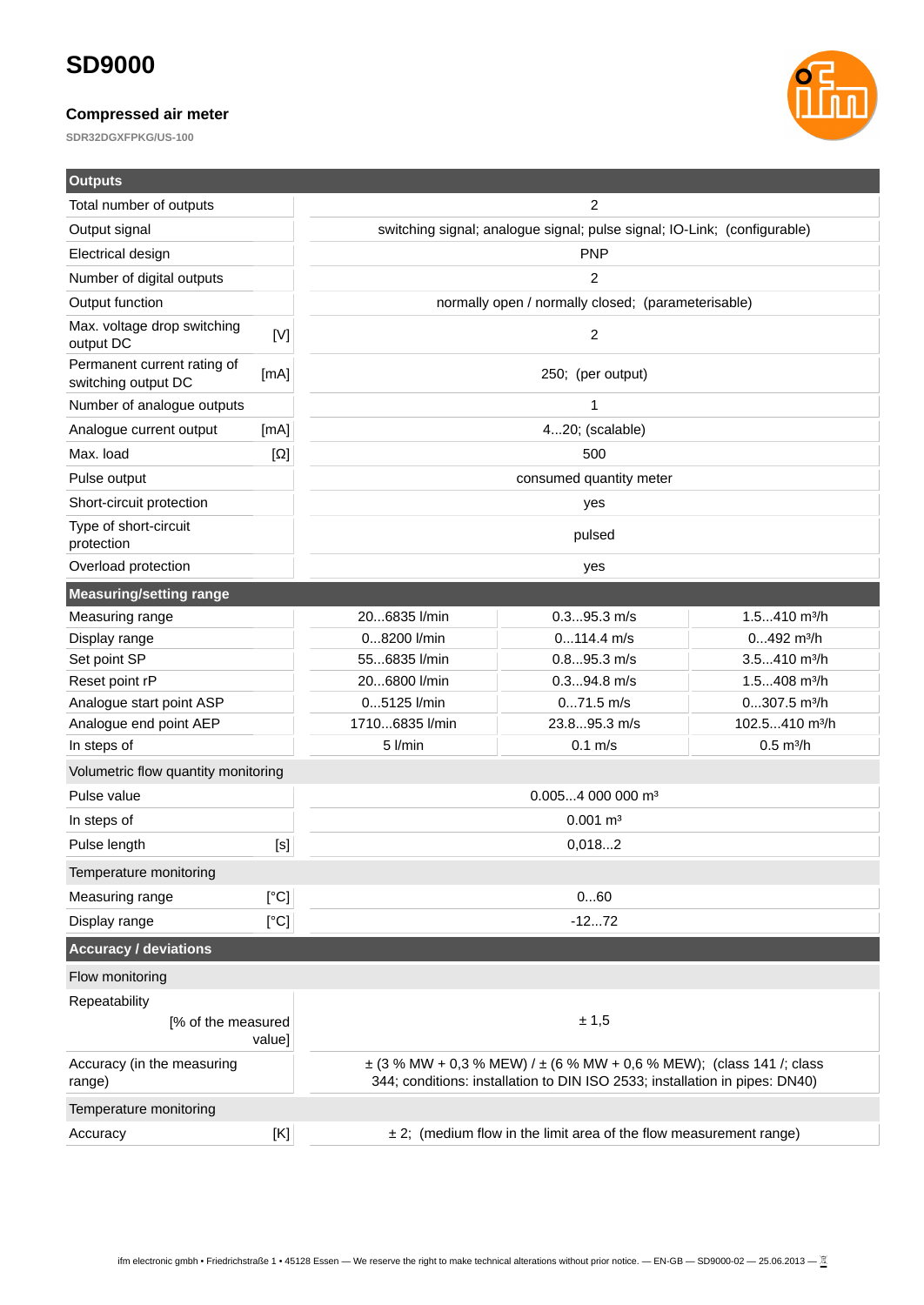#### **Compressed air meter**

**SDR32DGXFPKG/US-100**



| <b>Response times</b>                            |         |                                                                                                                                                                                                                             |                                  |  |
|--------------------------------------------------|---------|-----------------------------------------------------------------------------------------------------------------------------------------------------------------------------------------------------------------------------|----------------------------------|--|
| Flow monitoring                                  |         |                                                                                                                                                                                                                             |                                  |  |
| Response time                                    | $[<]$   | $0.1;$ (dAP = 0)                                                                                                                                                                                                            |                                  |  |
| Damping for the switching<br>output dAP in steps | [s]     | $0 - 0.2 - 0.4 - 0.6 - 0.8 - 1$                                                                                                                                                                                             |                                  |  |
| Software / programming                           |         |                                                                                                                                                                                                                             |                                  |  |
| Parameter setting options                        |         | Flow monitoring; quantity meter; Preset counter; Temperature monitoring;<br>hysteresis / window; normally open / normally closed; current/pulse<br>output; display can be rotated and switched off; Display unit; totaliser |                                  |  |
| <b>Interfaces</b>                                |         |                                                                                                                                                                                                                             |                                  |  |
| Communication interface                          |         | IO-Link                                                                                                                                                                                                                     |                                  |  |
| <b>Transmission type</b>                         |         | COM2 (38,4 kBaud)                                                                                                                                                                                                           |                                  |  |
| IO-Link revision                                 |         | 1.1                                                                                                                                                                                                                         |                                  |  |
| SDCI standard                                    |         | IEC 61131-9 CDV                                                                                                                                                                                                             |                                  |  |
| Profiles                                         |         | no profile                                                                                                                                                                                                                  |                                  |  |
| SIO mode                                         |         | yes                                                                                                                                                                                                                         |                                  |  |
| Required master port type                        |         | A                                                                                                                                                                                                                           |                                  |  |
| Process data analogue                            |         | 3                                                                                                                                                                                                                           |                                  |  |
| Process data binary                              |         | 2                                                                                                                                                                                                                           |                                  |  |
| Min. process cycle time                          | [ms]    |                                                                                                                                                                                                                             | 4.1                              |  |
| <b>Supported DeviceIDs</b>                       |         | Type of operation<br>Default                                                                                                                                                                                                | DeviceID<br>269                  |  |
| <b>Operating conditions</b>                      |         |                                                                                                                                                                                                                             |                                  |  |
| Ambient temperature                              | [°C]    | 060                                                                                                                                                                                                                         |                                  |  |
| Storage temperature                              | [°C]    | $-2085$                                                                                                                                                                                                                     |                                  |  |
| Max. relative air humidity                       | [%]     | 90                                                                                                                                                                                                                          |                                  |  |
| Protection                                       |         | IP 65                                                                                                                                                                                                                       |                                  |  |
| <b>Tests / approvals</b>                         |         |                                                                                                                                                                                                                             |                                  |  |
|                                                  |         | DIN EN 61000-6-2                                                                                                                                                                                                            |                                  |  |
| <b>EMC</b>                                       |         | DIN EN 61000-6-3                                                                                                                                                                                                            |                                  |  |
|                                                  |         | model number                                                                                                                                                                                                                | 002TG                            |  |
|                                                  |         | accuracy class                                                                                                                                                                                                              |                                  |  |
| CPA approval                                     |         | maximum allowable error                                                                                                                                                                                                     | ±4%FS                            |  |
|                                                  |         | $Q$ (min)<br>Q(t)                                                                                                                                                                                                           | $1,4$ m <sup>3</sup> /h          |  |
|                                                  |         | $Q$ (max)                                                                                                                                                                                                                   | 410 m <sup>3</sup> /h            |  |
| Vibration resistance                             |         | DIN EN 68000-2-6                                                                                                                                                                                                            | 5 g (552000 Hz)                  |  |
| <b>MTTF</b>                                      | [years] |                                                                                                                                                                                                                             | 227                              |  |
| Pressure Equipment Directive                     |         | Sound engineering practice; can be used for group 2 fluids; group 1 fluids on request                                                                                                                                       |                                  |  |
| <b>Mechanical data</b>                           |         |                                                                                                                                                                                                                             |                                  |  |
| Weight                                           | [g]     | 4004                                                                                                                                                                                                                        |                                  |  |
| <b>Materials</b>                                 |         | PBT-GF20; NBR; PC; stainless steel (1.4301 / 304);<br>PTFE; brass coated; aluminium powder-coated                                                                                                                           |                                  |  |
| Materials (wetted parts)                         |         | stainless steel (1.4301 / 304); FKM; ceramics glass<br>passivated; PEEK GF30; polyester; aluminium                                                                                                                          |                                  |  |
| Process connection                               |         |                                                                                                                                                                                                                             | threaded connection R 1 1/2 DN40 |  |